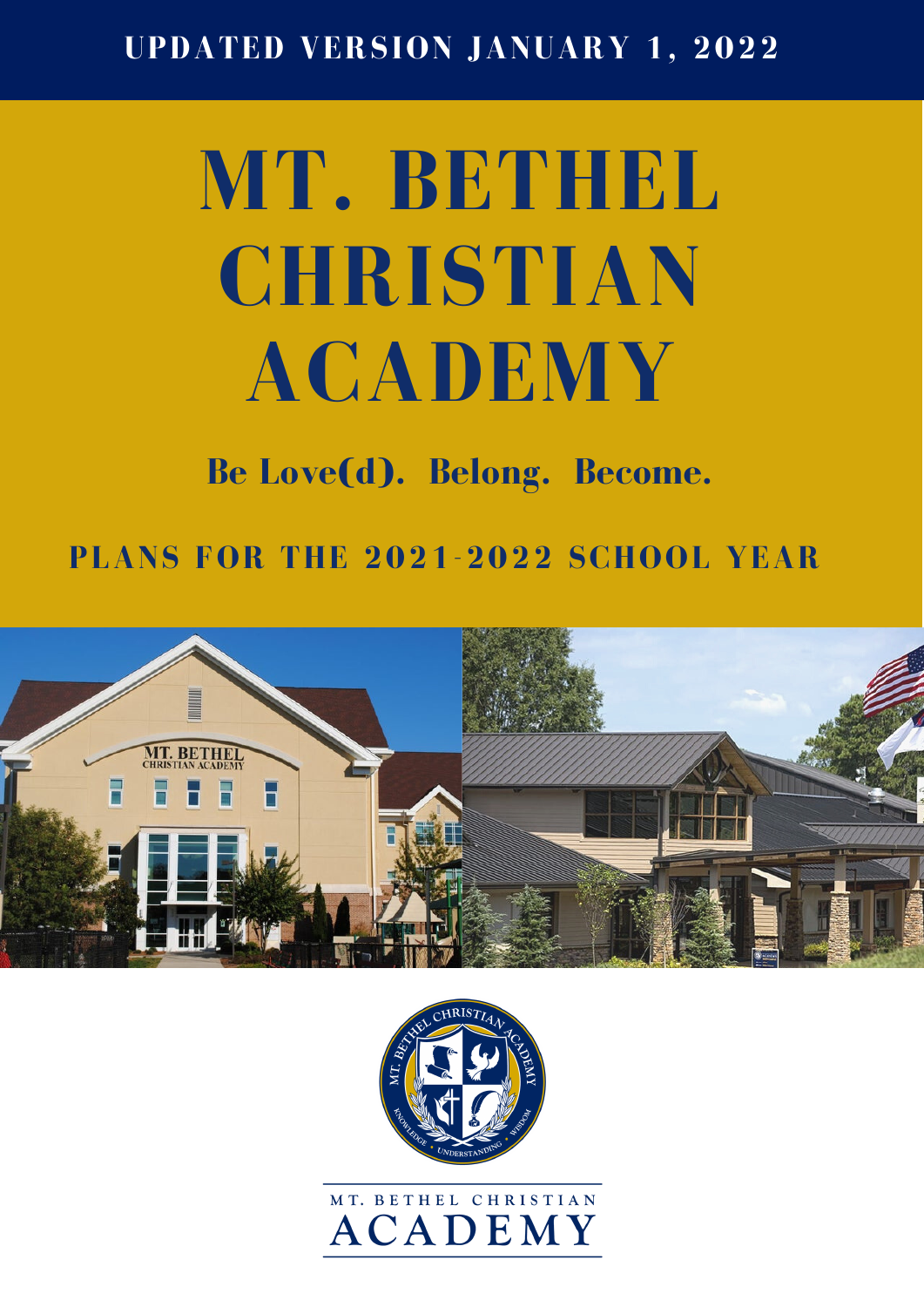## P COVID Policy Update

The Department of Public Health issued a new Administrative Order for Public Health Control Measures. This updated Administrative Order from Governor Kemp's office contains new isolation and quarantine protocols that align with the updated CDC guidance issued December 27, 2021. So, effective January 3, 2022, here are the new guidelines:

Isolation: If you test positive for COVID-19, everyone (regardless of vaccination status) must:

- Isolate at home for 5 days from the date symptoms first appeared or, if asymptomatic, the date of the positive test. Stay away from others in the household as much as possible during isolation.
- After 5 days, if you have no symptoms or your symptoms are resolving and you have not had fever for more than 24 hours without the use of fever-reducing medication, you may end isolation and resume normal activity. If symptoms are not improving or fever has not resolved, you should continue isolating until these criteria are met.
- After ending isolation, you should wear a mask around others for 5 days.

Quarantine: If you have been exposed to someone with COVID-19 in the home and you are:

- Boosted, or have become fully vaccinated within the last 6 months (Moderna or Pfizer vaccine) or within the last 2 months (J&J vaccine):
	- You do not need to quarantine at home.
	- You should wear a mask around others for 10 days.
	- If possible, get tested on day 5.
	- If you develop symptoms, get tested and isolate at home until test results are received, then proceed in accordance with the test results.
- Unvaccinated, or became fully vaccinated more than 6 months ago (Moderna or Pfizer vaccine) or more than 2 months ago (J&J vaccine) and have not received a booster:
	- You must quarantine at home for 5 days. After that, you should wear a mask around others for 5 additional days.
	- If possible, get tested on day 5.
	- If you develop symptoms, get tested and isolate at home until test results are received, then proceed in accordance with the test results.

Please err on the side of caution and keep children at home and consult your pediatrician if they exhibit any symptoms that could be flu or COVID related. Those include:

- Fever or feeling feverish/chills
- Cough
- Sore throat
- Runny or stuffy nose
- Muscle or body aches
- Headaches
- Fatigue (tiredness)
- Vomiting and diarrhea, though this is more common in children than adults.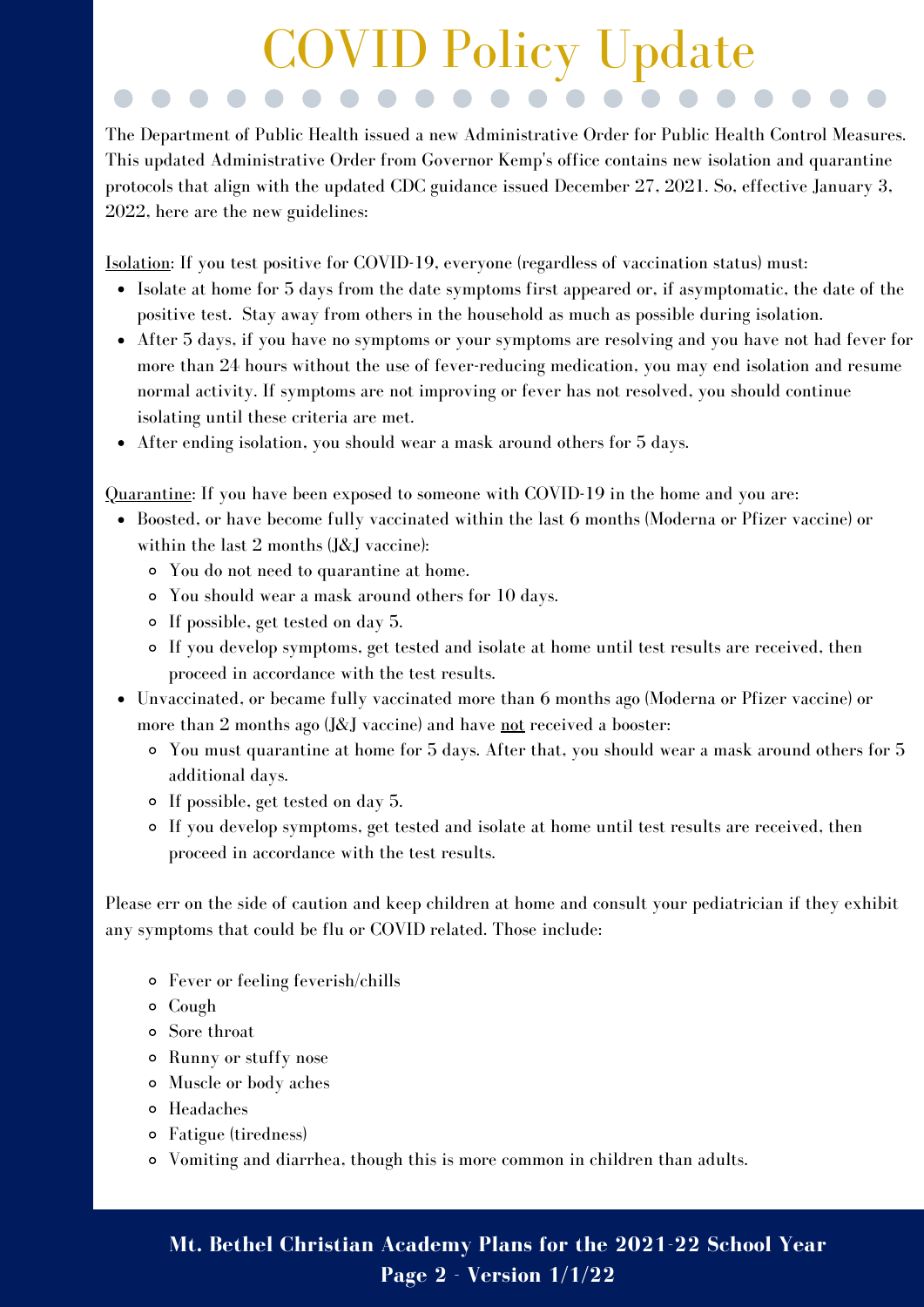# Color Code Chart

For clarity and ease of reference, we have adopted the following guidelines in determining the mitigation strategies we employ based on the real-time health situation in the school. Any change in status will be announced in a timely manner, based on information that the school receives. Our primary goal is to keep our students, families, and staff healthy and on campus for in-person learning!

| Green: 0%-5%<br><b>Preventative Measures</b> | <b>Yellow: 6%-10%</b><br><b>Heightened in-person</b><br>measures | $\overline{\text{Red}}$ : >11%<br><b>Adaptive Learning Plan</b><br>(ALP) |
|----------------------------------------------|------------------------------------------------------------------|--------------------------------------------------------------------------|
| The green represents 0% - 5%                 | The yellow represents 6% -                                       | The red represents >11% of                                               |
| current COVID cases per grade                | 10% current COVID cases per                                      | current COVID cases per grade                                            |
| level within a 5 day period.                 | grade level within a 5 day                                       | level within a 5 day period.                                             |
| We will continue with our                    | period. In addition to the                                       | Should this situation arise, we                                          |
| ongoing preventative                         | ongoing preventative measures                                    | will institute mandatory ALP                                             |
| measures, including: daily                   | listed in Green, we will                                         | for the grade level for 5 days                                           |
| sanitation, quarantine and                   | require mandatory masking of                                     | (including grades $JK-2$ ). If the                                       |
| testing protocols, visitor                   | all students and staff attending                                 | case rate has dropped below                                              |
| requirements, and mask                       | in-person for that grade level                                   | 11% after those 5 days, the                                              |
| optional. Optional ALP for 5                 |                                                                  | for 5 days. Optional ALP for 5 grade will return under Yellow            |
| days remains available to those              | days remains available to those                                  | status, and if the rate has                                              |
| who receive an exposure letter               | who receive an exposure letter.                                  | dropped below 6%, the grade                                              |
| and wish to quarantine at                    | If the COVID rate per grade                                      | will return under Green status.                                          |
| home out of precaution.                      | drops below 6% at the end of 5                                   |                                                                          |
|                                              | days, the status reverts back to                                 |                                                                          |
|                                              | Green. If not, masking will                                      |                                                                          |
|                                              | continue until the rate has                                      |                                                                          |
|                                              | dropped below 6%.                                                |                                                                          |

If a student or staff member tests positive but has not been at school for the previous 48 hours from onset of symptoms, that student/staff member would not be a risk to the grade level, and as a result, will not be *included in the determination of percentages.*

By providing a weekly update as to where we stand on the color code chart, it is our hope that you feel secure knowing that we are monitoring our community on a daily basis and taking corrective action to keep everyone in the classroom. What we have noticed is that it sometimes appears as if we have a larger problem than we do when one family gets multiple exposure letters. Please understand that it's often the same positive person who triggers multiple letters, as we want to communicate openly. For example, a MS student who plays volleyball and rides the bus testing positive would trigger three exposure letters - one to the grade level, one to all players across grade levels on the volleyball team, and one to anyone on that bus.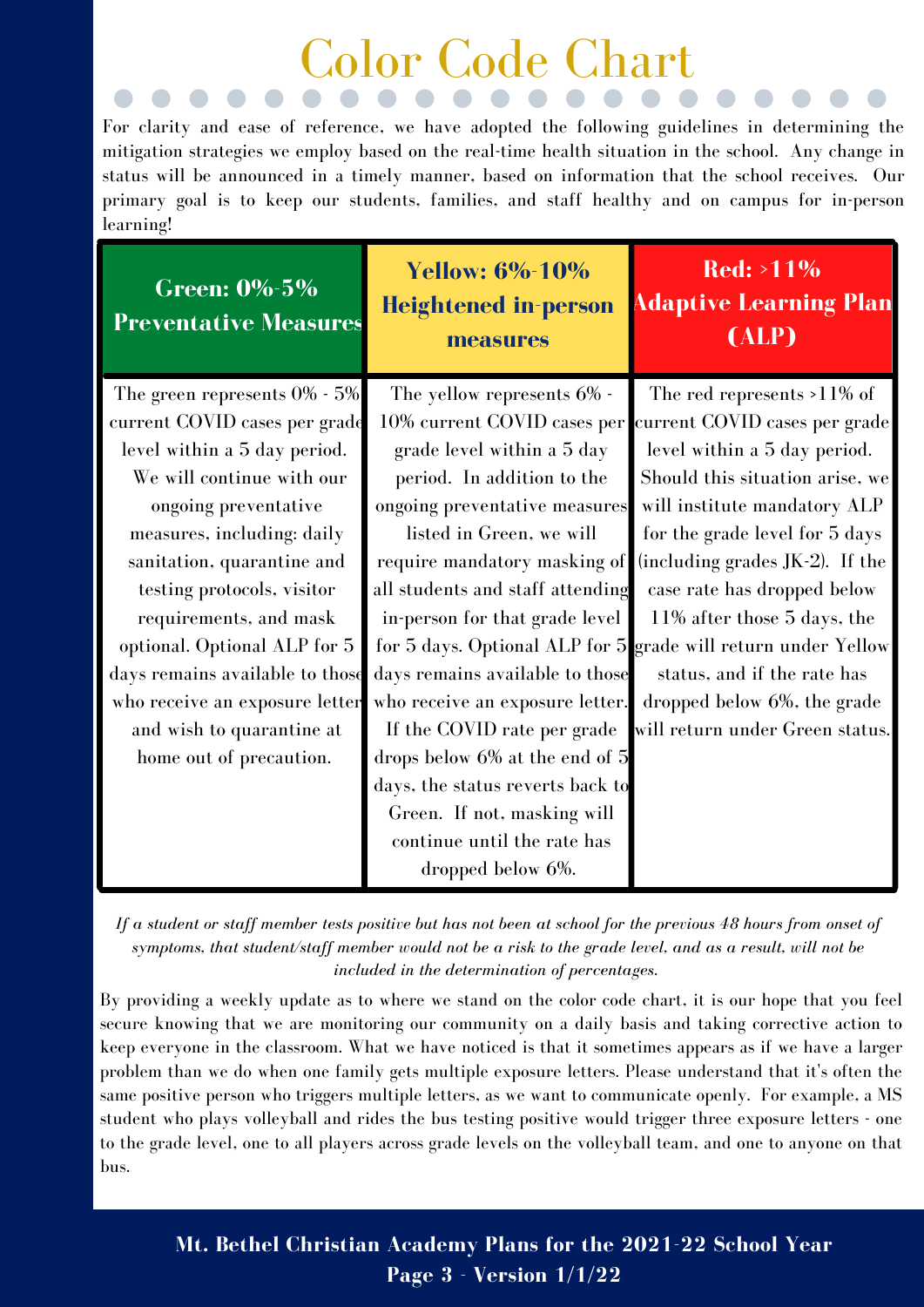## Preventative Measures & ALP

The following measures have been in place all year and remain:

P

- Students who have a fever of 100.4 or higher are not permitted on campus. They must no longer have a fever (for at least 24 hours and without the aid of fever-reducing medication) and have a doctor's note or a negative COVID PCR result to return, or they must quarantine for 5 days.
- Anyone awaiting test results because they are symptomatic should stay home until those results are received. PCR tests are the most accurate and the only ones acceptable to prove negative results.
- Those who wish to optionally quarantine after receiving a notice of exposure may do ALP (grades 3 and up) or have work sent home (grades JK-2) if they choose for up to 5 days. We'll communicate notice of exposure to everyone in the grade level, a sport, or something like ASP/bus.
- We strongly encourage those who are contacted regarding a grade level exposure to wear a mask for 5 days if choosing to stay in school, regardless of vaccination status.
- While we cannot release the name of any positive person that would result in an exposure letter being sent home, as that would violate HIPPA regulations, we strongly recommend that the parents of a child recently diagnosed positive share that information with others they know the child came in contact with, either in class or at outside events like birthday parties, group gatherings, sleepovers, sports, etc.

ALP remains an option for students in grades 3-12 who meet any of the following criteria:

- Have been exposed to a person who has tested positive for COVID and choose to quarantine at home for 5 days from the date of exposure
- Have experienced symptoms of COVID and are either quarantining at home for 5 days or awaiting test results
- Live in a home with a positive person and are in quarantine for at least 5 days from the date of last exposure

In order for a student to enter ALP, please contact the appropriate homeroom teacher and Division Head to receive instruction, keeping in mind that a response may not always be immediately available, depending on the timing of the notification. Children in JK-2 will be contacted by their homeroom teacher to arrange a time to pick up work. Students who are home sick with something other than COVID do not qualify for ALP; we encourage them to rest and recover in order to return to class as soon as possible.

Please forward any COVID test results to our nursing staff at nurse@mtbethelchristian.org. If a student tested positive over the Christmas break, please send that information as well, so we have the most up to date records.